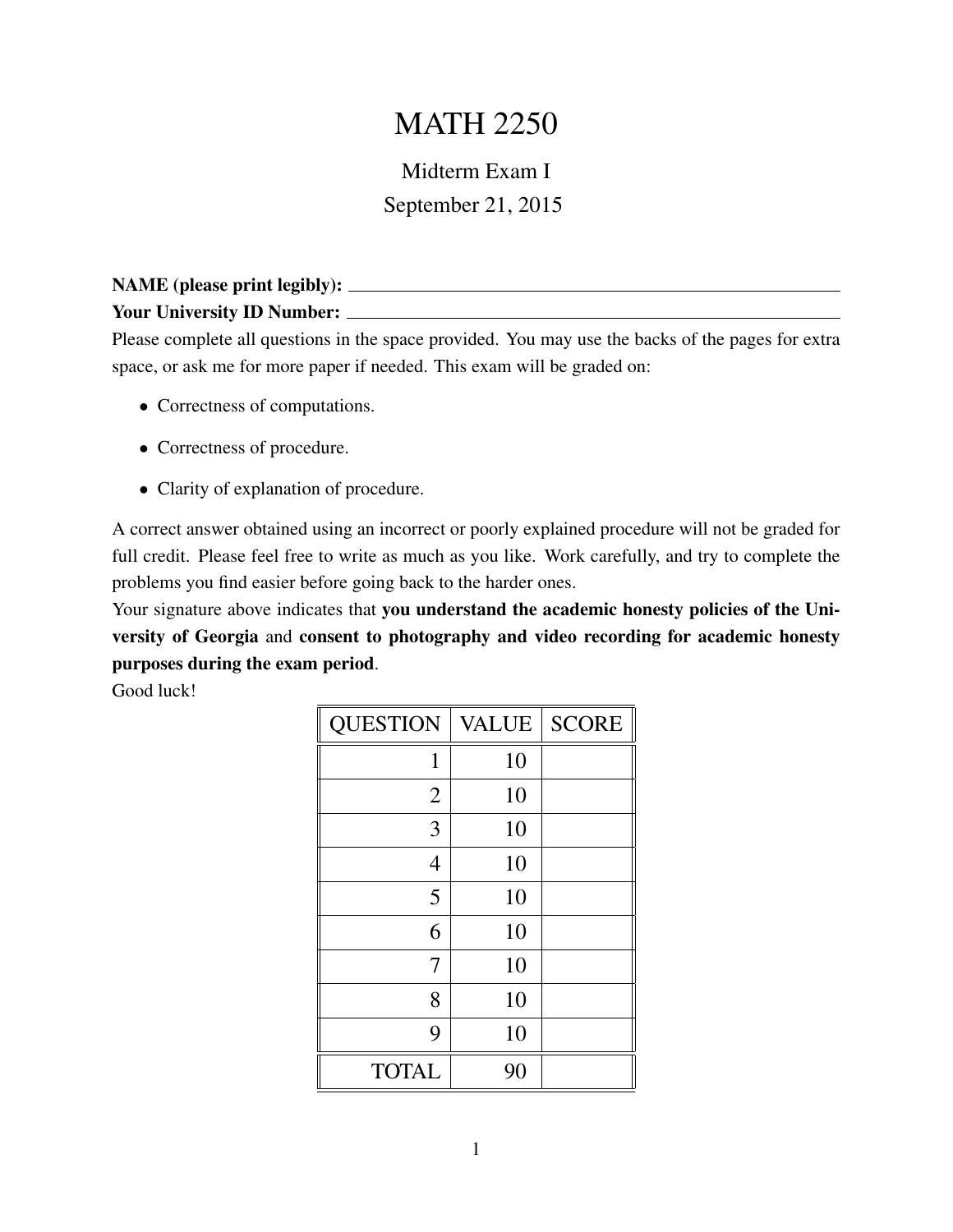1. (10 points) Find the limit

$$
\lim_{x \to -1} \frac{x^2 - 1}{x + 1}
$$

using algebra. (You may use L'Hôspital's rule, if you know it, for half credit.)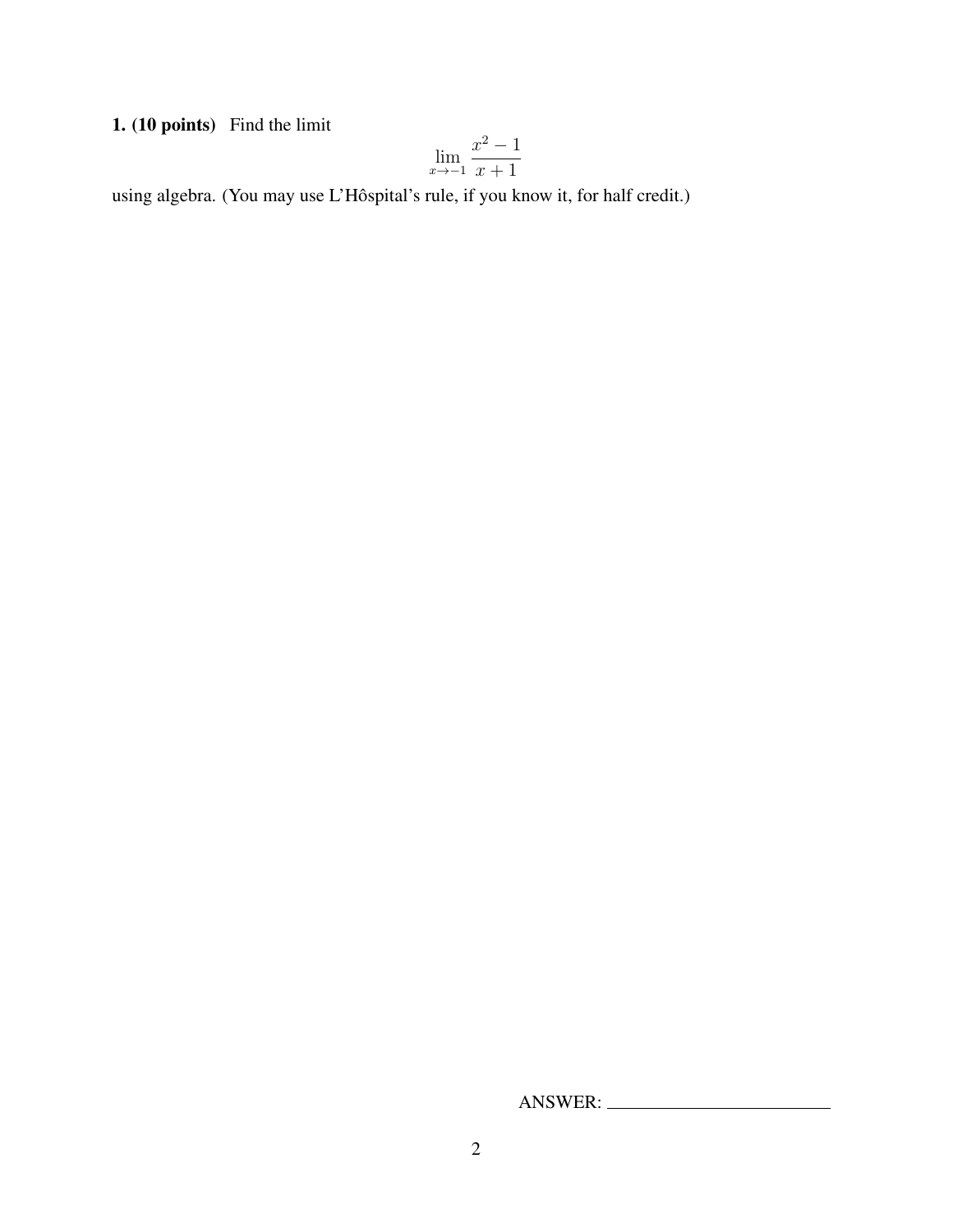2. (10 points) Give the definition of the derivative as a limit. Use this definition to find the derivative of the function

$$
f(x) = x^3
$$

using the definition of the derivative as a limit. (You can use the ordinary differentiation rules – power rule, quotient rule, etc to check your work, but not to do the problem.) Hint: Pascal's triangle.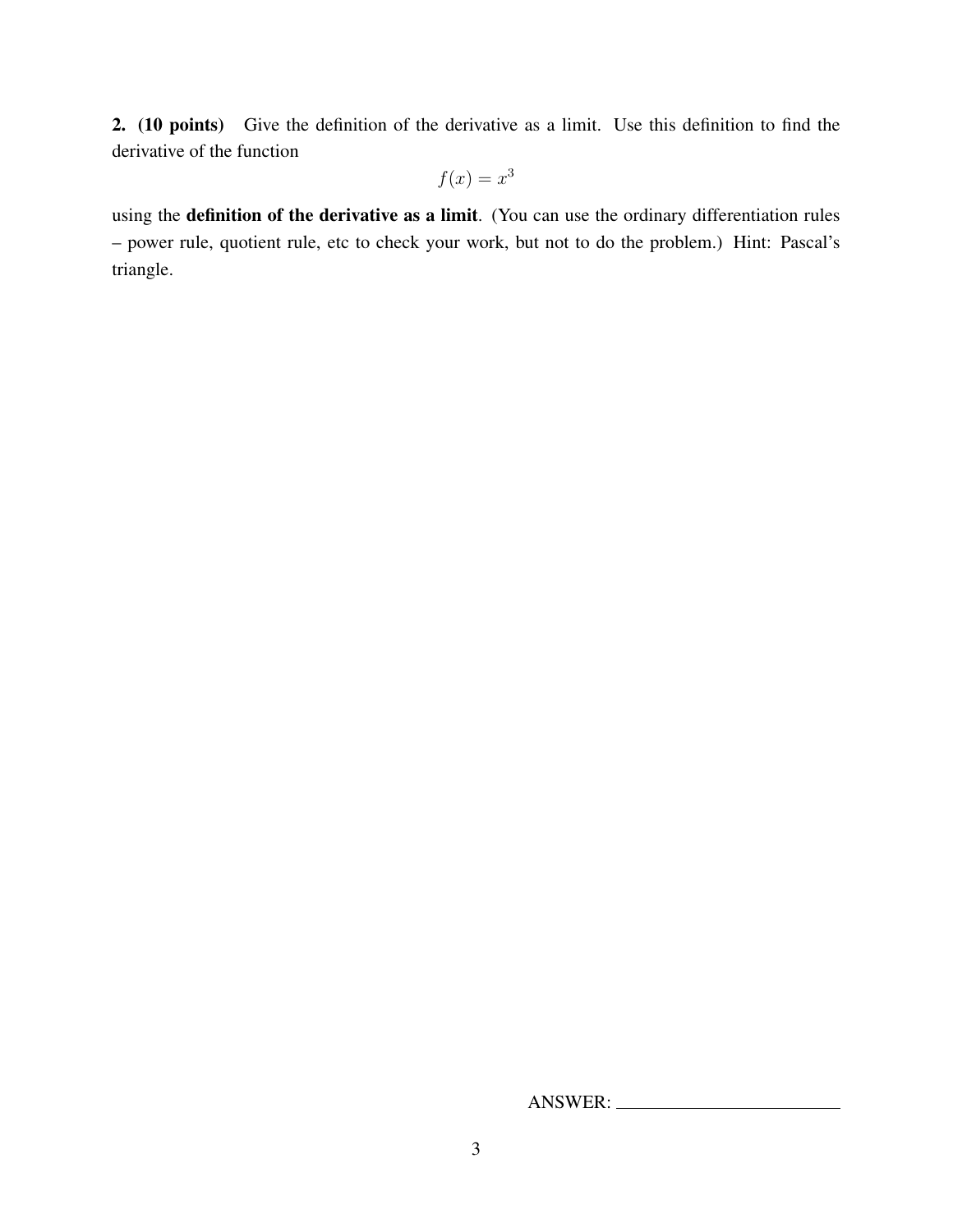3. (10 points) Find the derivative of the function

$$
f(x) = \cos(4x) + 3^x
$$

using any method you like.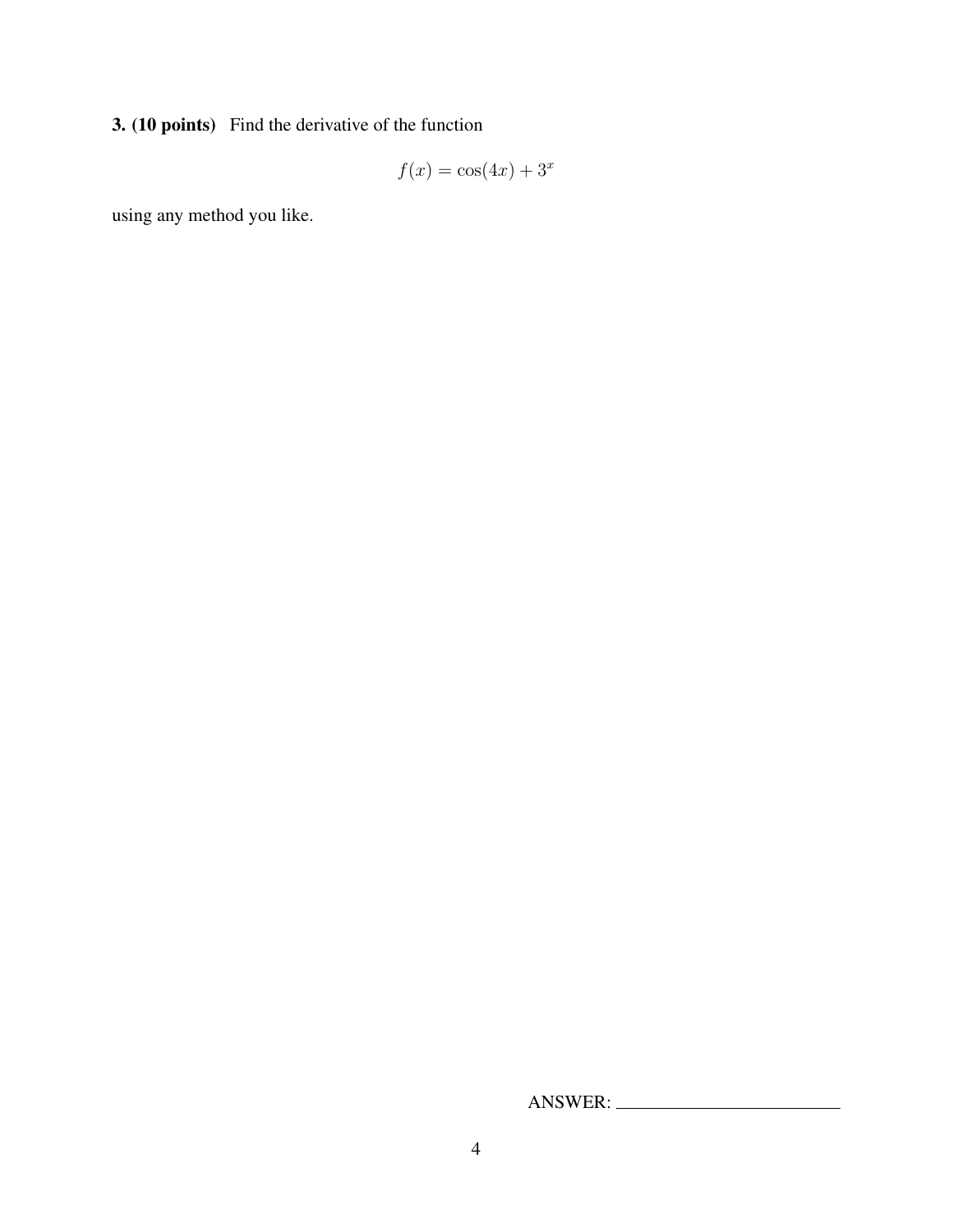**4.** (10 points) According to an auto-racing site, the engine power  $P$  (in horsepower) required to overcome the force of air resistance on a 2004 Corvette at a given speed  $v$  (in mph) is given by the simple formula

$$
P(v) = \frac{0.354}{8250}v^3
$$

- Find the horsepower used to overcome air resistance while driving at 150 mph.
- Compute the derivative  $dP/dv$  at 150 mph.
- Now describe in a sentence or two what this derivative means or measures (harder).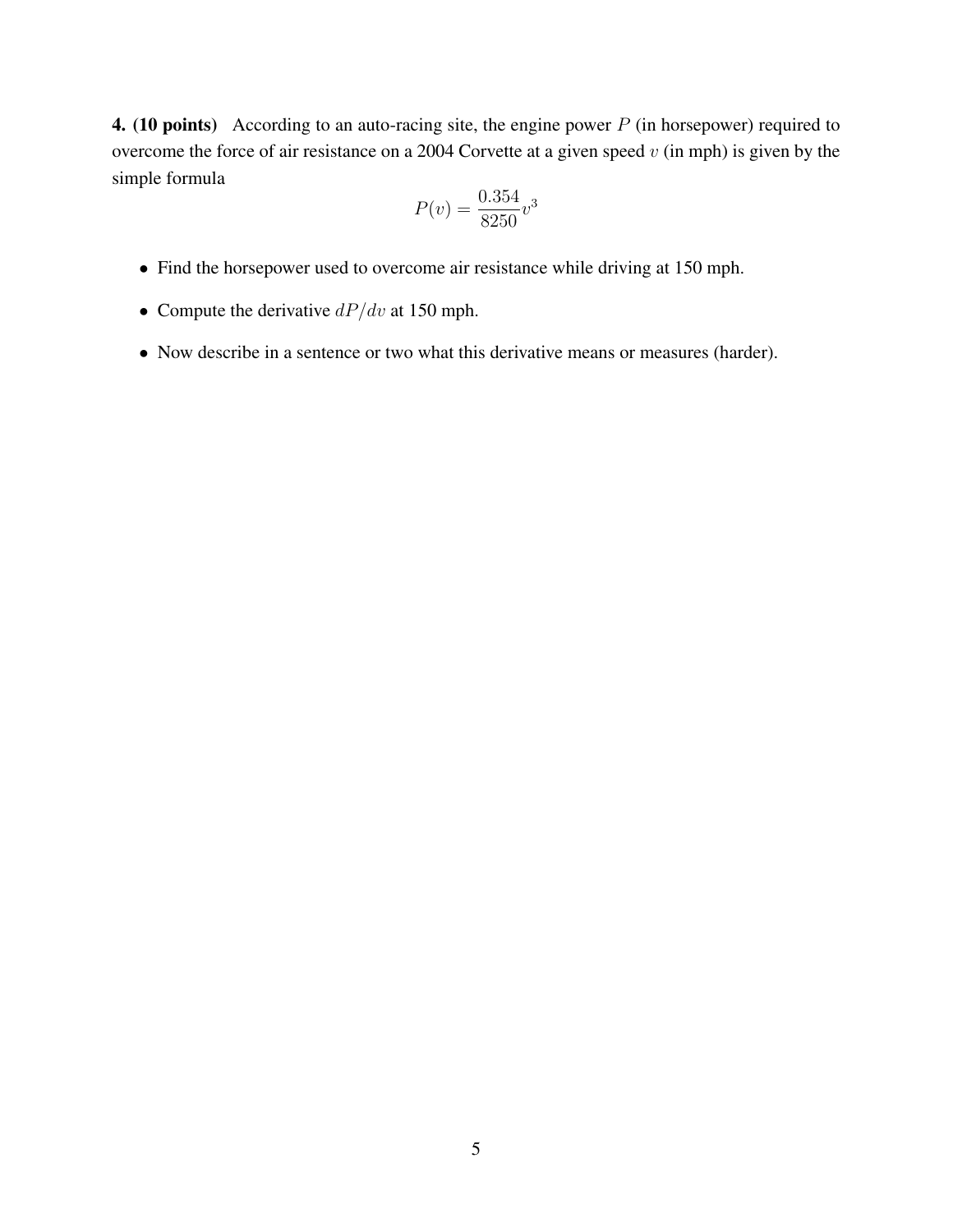5. (10 points) Find the derivative of

 $q(x) = \ln \tan x$ 

using any method you like.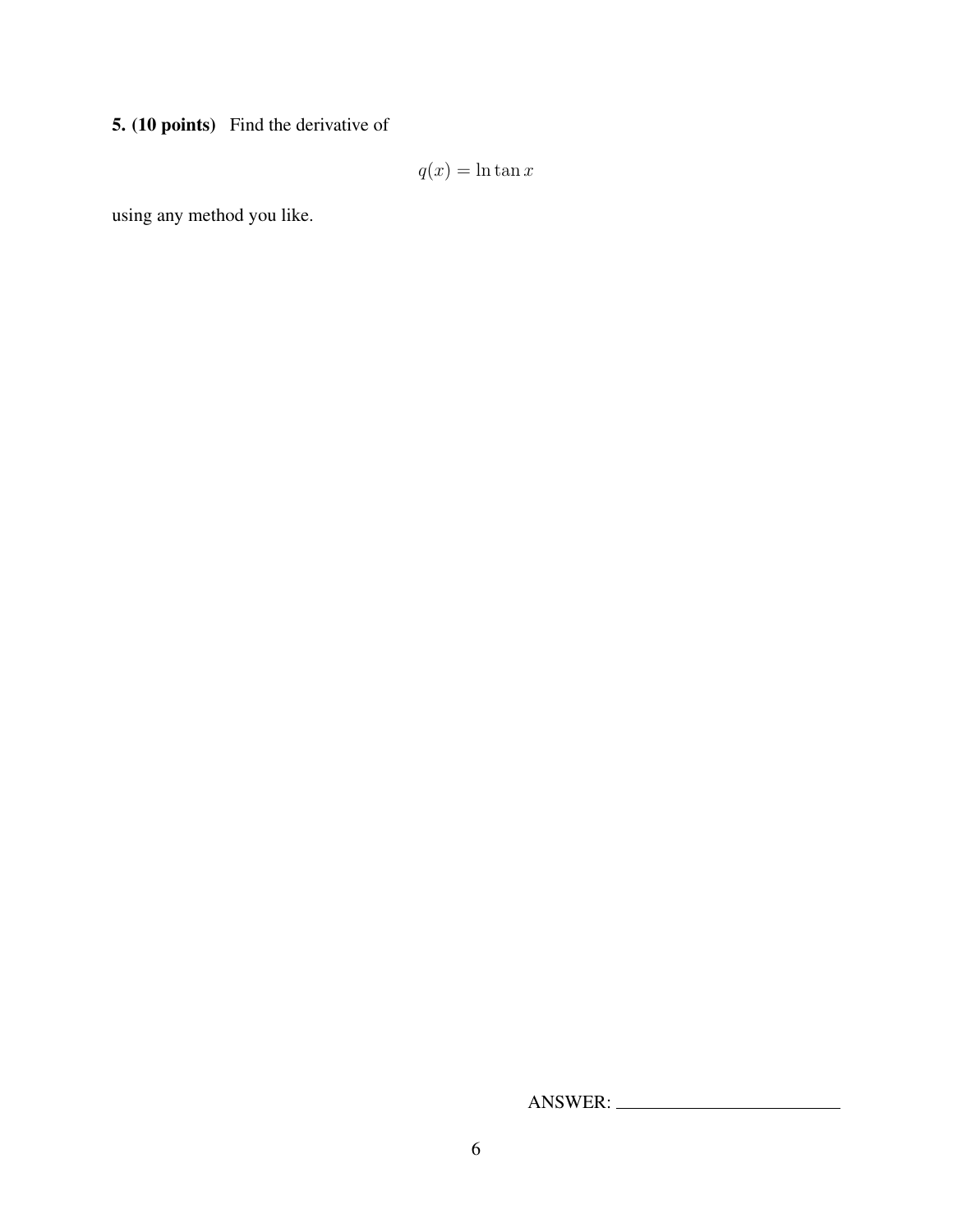6. (10 points) Find the derivative of

$$
f(x) = e^{5x} \arctan x
$$

using any method you like.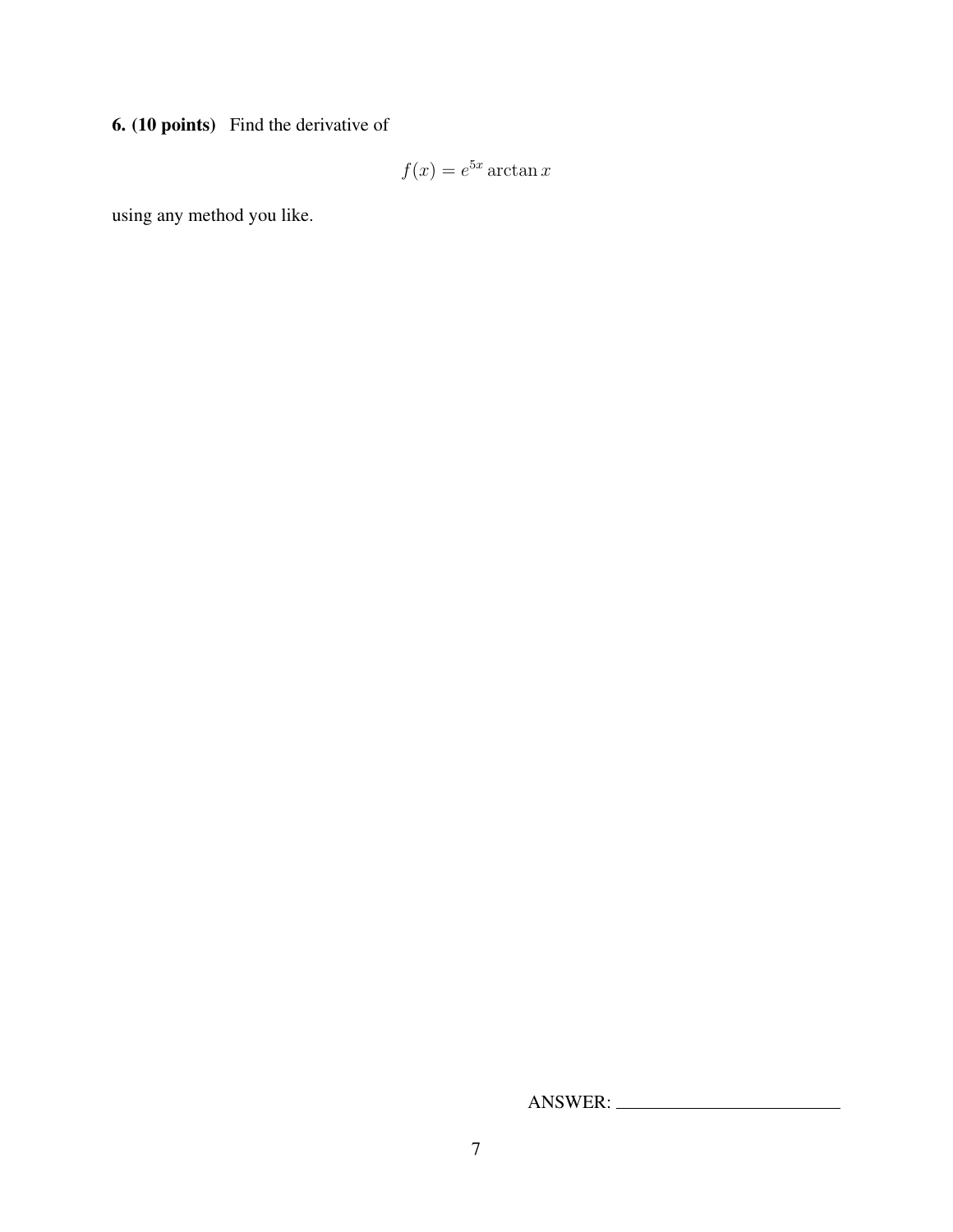7. (10 points) Find the derivative of the function

 $\cos x$  $\sin x$ 

using the quotient rule for derivatives. (Since this function is  $\cot x$ , you can use the derivative formula for cot to *check* your work, but you must use the quotient rule above, and show all your steps, for full credit.)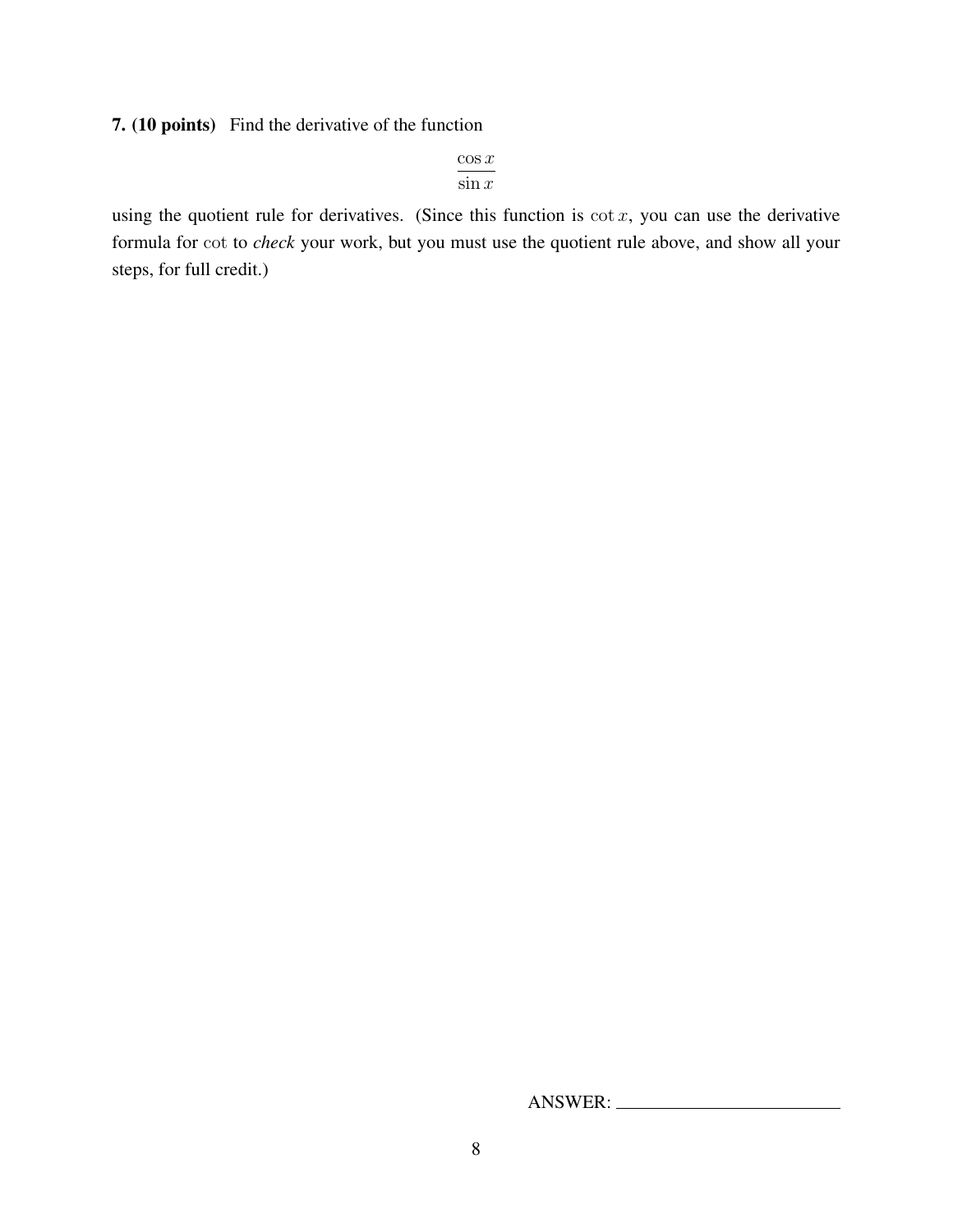**8.** (10 points) Suppose that  $x$  and  $y$  obey the equation

$$
x^3 + 4xy + y^3 = 4
$$

Find  $\frac{dy}{dx}$ .